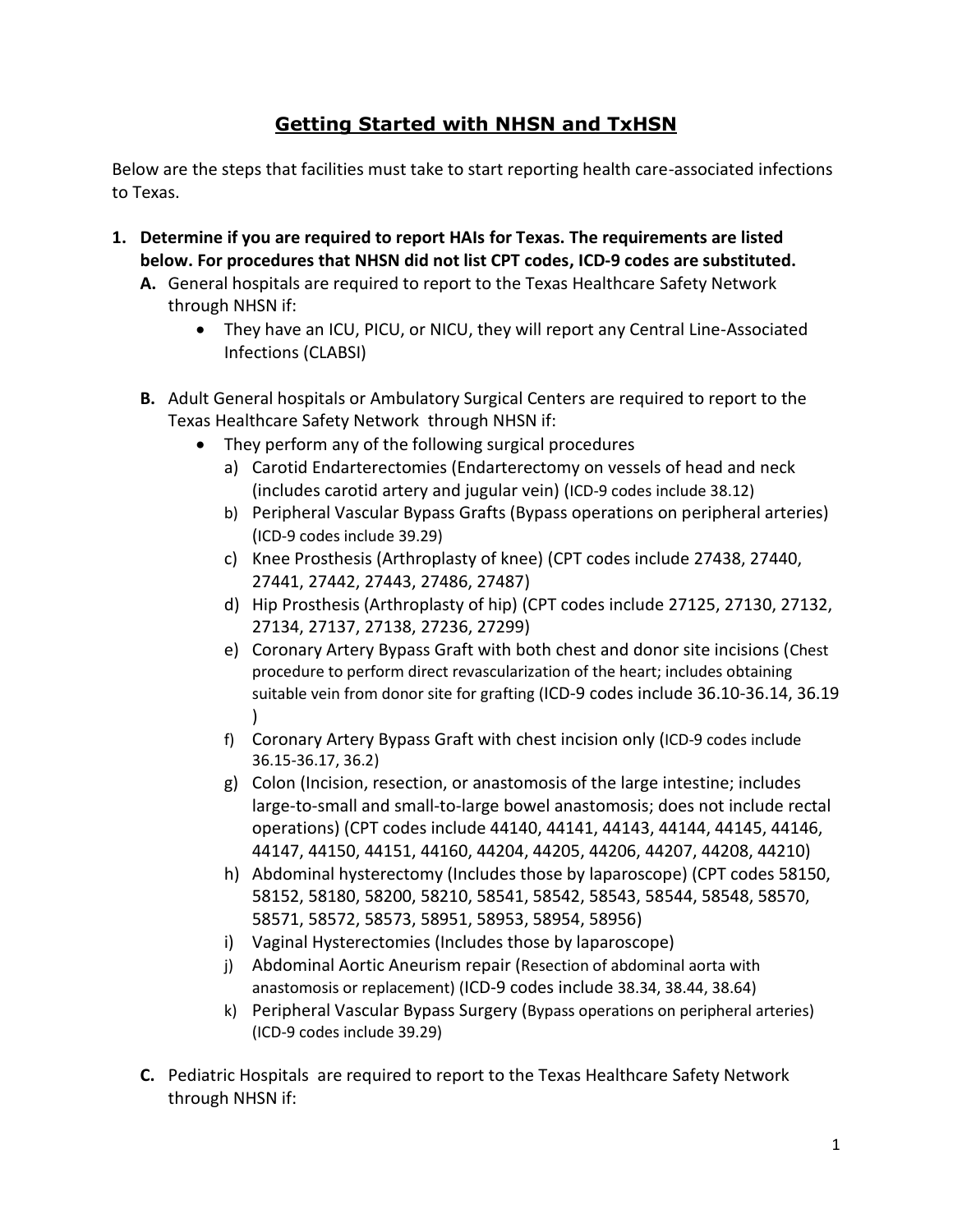- They have an ICU, PICU, or NICU, they will report any Central Line-Associated Infections (CLABSI)
- They perform any of the following surgical procedures
	- a.Ventricular Shunt (Ventricular shunt operations, including revision and removal of shunt (ICD-9 codes include 02.21\*, 02.22, 02.31-02.35, 02.39, 02.42, 02.43, 54.95**^)**
	- b. Cardiac Surgery (Procedures on the heart; includes valves or septum; does not include coronary artery bypass graft, surgery on vessels, heart transplantation, or pacemaker implantation) (ICD-9 codes include 35.00-35.04, 35.06, 35.08, 35.10- 35.14, 35.20-35.28, 35.31-35.35, 35.39, 35.42, 35.50, 35.51, 35.53, 35.54, 35.60- 35.63, 35.70-35.73, 35.81-35.84, 35.91-35.95, 35.98-35.99, 37.10-37.12, 37.31- 37.33, 37.35-37.37, 37.41, 37.49, 37.60 \*)
	- c.Heart Transplant (Transplantation of heart) (ICD-9 codes include 37.51-37.55)
	- d.Spinal Fusion (Immobilization of spinal column) (ICD-9 codes include 81.00-81.08) e.Refusion of Spine (ICD-9 codes include 81.30-81.39)
	- f. Lamenectomy (Exploration or decompression of spinal cord through excision or incision into vertebral structures) (ICD-9 codes include 03.01, 03.02, 03.09, 80.50, 80.51, 80.53, 80.54†, 80.59, 84.60-84.69, 84.80-84.85)

**\***NOTE: The procedure represented by this ICD-9-CM code can be performed in a number of ways. However, as for all surgeries, if, at the end of the procedure, the skin incision edges do not meet because of drains, wires, or other objects extruding through the incision, the incision is not considered primarily closed. Therefore, the procedure is not considered an NHSN operative procedure and any subsequent infection is not considered a procedure-associated infection (i.e., not an SSI or PPP).

**†**NOTE: If this procedure is performed percutaneously, it is not considered an NHSN operative procedure and should not be included in LAM denominator data. **^**NOTE: Include only if this procedure involves ventricular shunt.

2. **If a facility performs any of the above requirements**, they are requested to fill out attachment 3 of a letter indicating that they are required to report and providing us with their current facility contacts. This document is found at:

[http://www.dshs.state.tx.us/WorkArea/linkit.aspx?LinkIdentifier=id&ItemID=8589958009.](http://www.dshs.state.tx.us/WorkArea/linkit.aspx?LinkIdentifier=id&ItemID=8589958009)

These contacts will be responsible for reviewing data for accuracy so they will want to be sure to assign staff who will be involved in the data entry process. If they do not have an NHSN ID # yet they can still submit this information and we can search for that later. Having their contact information will allow us to get them on the email list for important announcements.

**If a facility does not perform any of the above requirements**, they are requested to fill out attachment 2 of the above letter indicating that they are not required to report and providing us with their current facility contacts and will not have to proceed any further.

3. **Enroll facility in NHSN.** Because NHSN is used to collect data by CMS and because Texas HAI data may also be collected through NHSN, DSHS is providing the following support to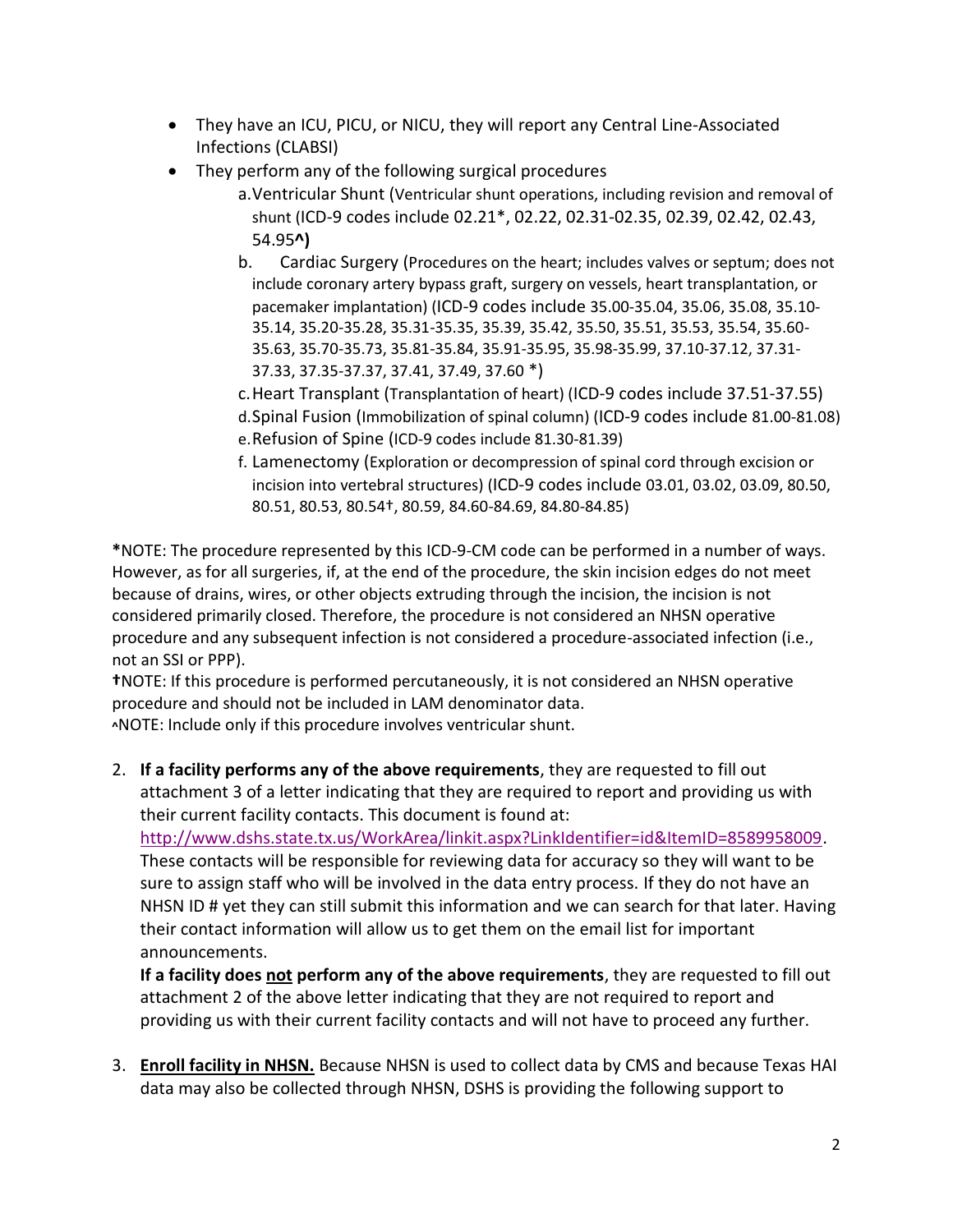facilities who wish to enroll in NHSN to become familiar with navigating the system and the data entry requirements. The enrollment process consists of an online agreement and several email prompts from NHSN in order to obtain a digital certificate.

- a. The Enrollment Requirements and instructions including describing the Facility Administrator's Enrollment Guide are at: [http://www.cdc.gov/nhsn/enrollment/index.html.](http://www.cdc.gov/nhsn/enrollment/index.html)
- b. Those at the facility that will be entering data into NHSN must complete training: Go to<http://www.cdc.gov/nhsn/Training/patient-safety-component/index.html> for training modules for the Patient Safety Component (Only need to look at the Overview and Modules applicable for your reporting such as the Procedure Associated Module if only reporting surgical procedures).
- 4. **Add Facility Users and Locations in NHSN.** Once a Digital Certificate is installed on your computer, you can access NHSN and begin to add users, study locations and if you choose, surgeon data. For detailed information regarding how to set up the facility in NHSN, please review the following slides:

[http://www.cdc.gov/nhsn/PDFs/slides/NHSN\\_Getting\\_Started.pdf](http://www.cdc.gov/nhsn/PDFs/slides/NHSN_Getting_Started.pdf)

- 5. **Confer Rights to Texas in NHSN.** In order to allow Texas access to a facility's data (and thus be compliant with mandatory reporting regulations), a facility must confer rights to the HAI Texas group. For detailed instructions please refer to the document found at: Guide to [Conferring Rights](http://www.dshs.state.tx.us/WorkArea/linkit.aspx?LinkIdentifier=id&ItemID=8589959297)
	- Sign into NHSN a[t https://sdn.cdc.gov.](https://sdn.cdc.gov/)
		- a. Click on NHSN Reporting link (under My Applications section on the upper left of the screen) on the Public Health Partners webpage.
		- b. On the NHSN landing page, use the drop down box to select Patient Safety Component for Select Component field.
	- c. Click on the Group  $\rightarrow$  Confer Rights link on the left hand side of website (in the blue panel) and follow instructions in the Guide to Conferring Rights (linked above). Examples of the Conferring Rights templates are found at:
	- If you are a General Adult Hospital or LTAC: Adult General Hospital Confer Rights [Template .](http://www.dshs.state.tx.us/WorkArea/linkit.aspx?LinkIdentifier=id&ItemID=8589959295)
	- If you are a Pediatric/ Adolescent Hospital: [Pediatric Hospital Confer Rights Template](http://www.dshs.state.tx.us/WorkArea/linkit.aspx?LinkIdentifier=id&ItemID=8589959294)
	- If you are a Ambulatory Surgical Center: **[ASC Confer Rights Template](http://www.dshs.state.tx.us/WorkArea/linkit.aspx?LinkIdentifier=id&ItemID=8589959296)**
- 6. **Data Entry into NHSN: Denominator (procedure) data needs to be entered into NHSN within 30 days of the end of the reporting month.**
	- a. **REPORTING PLAN:** A reporting plan must be submitted PRIOR to entering summary (i.e. device days), event (i.e. infections) or procedure (i.e. surgical procedure data) data into NHSN. *It is recommended that a reporting plan be entered for each month for the whole year at one time*. To learn more about setting up a reporting plan, click on this link:

[http://www.cdc.gov/nhsn/PDFs/slides/NHSN\\_trainingDec12DataEntry.pdf.](http://www.cdc.gov/nhsn/PDFs/slides/NHSN_trainingDec12DataEntry.pdf)